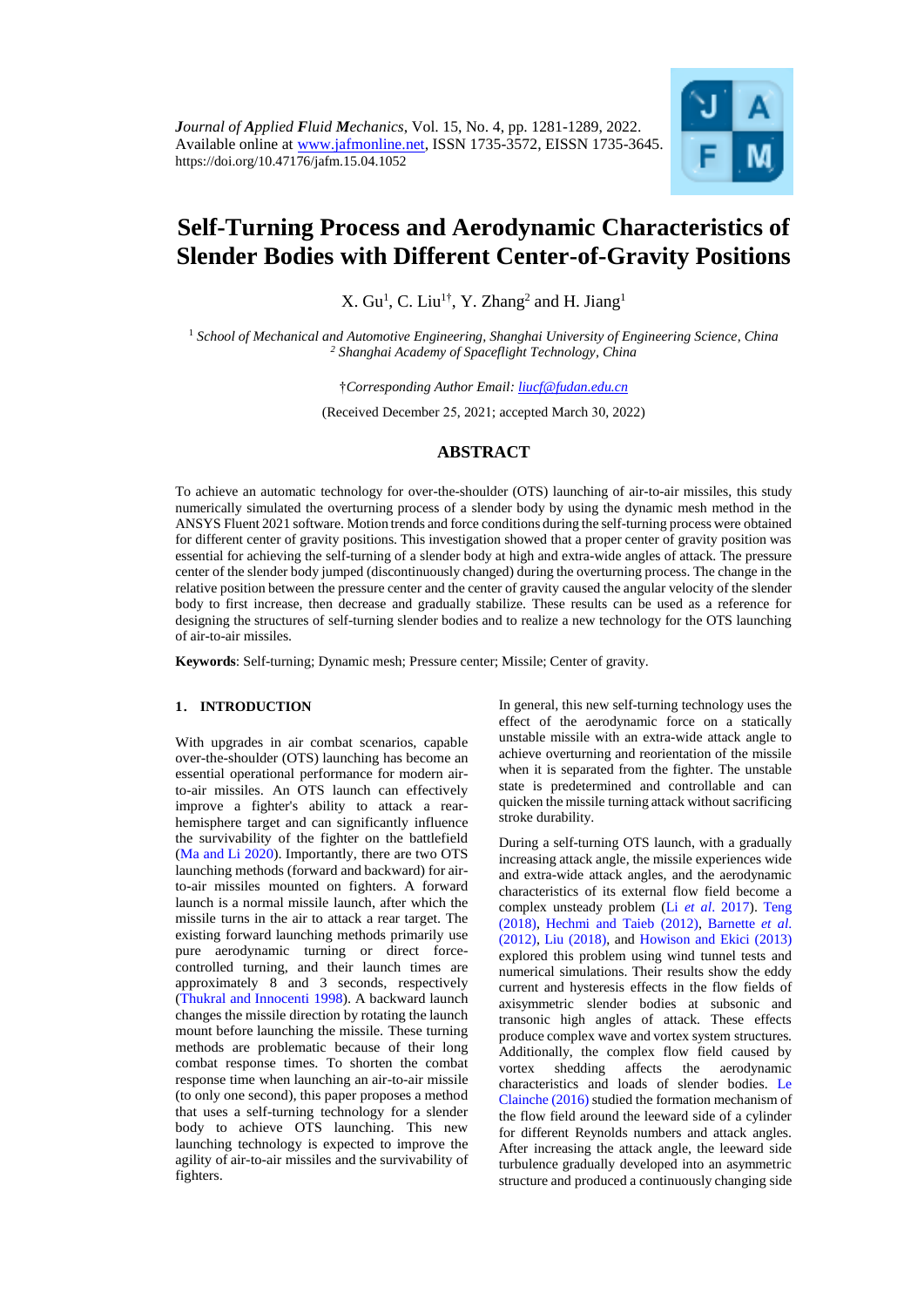force on the slender body [\(Champigny 1986\)](#page-7-3)[. Zhu](#page-8-6) *et al.* [\(2015\)](#page-8-6) and Qi *et al.* [\(2018\)](#page-8-7) tested and simulated slender bodies with different heads and determined the influence of head protrusion on the side force. [Wang \(2021\)](#page-8-8) used an asymmetric-tail slender body to calculate the side force in the 0°–90° attack angle range and found that the magnitude and direction of the side force changed periodically during the actual flight process. Deng *et al.* [\(2016\)](#page-7-4) performed numerical simulations of the uncertainty of side aerodynamic forces at a large attack angle by increasing the inflow pulsation, showing that the side forces during actual flight were far less than the static forces and that they could be used to control maneuverability during flight.

The longitudinal aerodynamic characteristics of a slender body with an extra-wide angle of attack are part of the theoretical foundation for self-turning technology [\(Yang](#page-8-9) *et al.* 2011 and Cao *et al.* [2020\)](#page-7-5). At present, the aerodynamic characteristics of this type of slender body with the extra-wide angle of attack have primarily been simulated with a fixed angle of attack, and traditional engineering calculations have not been able to obtain accurate results. Few studies have analyzed the dynamic change in the aerodynamic force as the angle of attack increased. Therefore, this study used the dynamic mesh technique to close the roll and yaw channels when simulating the turning process of a simplified slender body model in the pitching plane. It also investigated the aerodynamic characteristics of a slender body at an extra-wide attack angle in the longitudinal plane and further analyzed the influence of the position of the center of gravity on the aerodynamic characteristics. Finally, a new method of agile steering using pure aerodynamic force was considered, supporting the overall design and the flight control design of air-to-air missiles.

# **2. SLENDER BODY MODEL**

When modeling the missile, the axis of the slender body was taken as the independent variable and one millimeter was used as the variable step for solving the Huck-type function. Then the coordinate point cloud obtained was imported into the threedimensional modeling software CATIA to generate the warhead curve. This established a simplified model for the slender body, which was composed of the Huck warhead curve and the projectile body. The windward diameter of the slender body is represented by *D*. The length of the warhead is 2.5*D* and the size of the projectile body is 17.5*D*. The slender body shape is shown in Fig. 1.



Fig. 2 presents a schematic diagram of the slender body flight mechanics model. The angle of attack, *a,* is the angle between the projection of the velocity vector of the center of gravity on the *x*-axis plane of



**Fig. 2. Schematic diagram of the slender body flight mechanics model.**

the projectile and the *x*-axis, *M* represents the aerodynamic moment, the normal force, *F<sup>N</sup>* , is the normal component of the aerodynamic force, *cg* represents the position of the center of gravity, and *x<sup>p</sup>* is the pressure center.

The Huck curve function is as follows:

$$
r = 150 \times \left[1 - \left(\frac{750 - x}{750}\right)^{28}\right]
$$
 (1)

where  $r$  is the curve ordinate,  $x$  is the abscissa.

# **3. NUMERICAL SIMULATION METHOD**

#### **3.1 Fluid Control Equations**

The governing equations are represented by the twodimensional time-dependent compressible Navier-Stokes equations. The problem discussed in this paper is based on the flow of a single component, and the control equations only include the conservation equations for mass, momentum, and energy. The unified form of the Navier-Stokes equations is shown below.

$$
\frac{\partial(\rho\phi)}{\partial t} + \frac{\partial(\rho u\phi)}{\partial x} + \frac{\partial(\rho v\phi)}{\partial y}
$$
  
=  $\frac{\partial}{\partial x} \left( \Gamma \frac{\partial \phi}{\partial x} \right) + \frac{\partial}{\partial y} \left( \Gamma \frac{\partial \phi}{\partial y} \right) + S$  (2)

where *ϕ* is a general variable that can represent solution variables such as  $u$  and  $v$ ,  $\rho$  is the density,  $u$ and  $\nu$  are velocity components,  $\mu$  is the dynamic viscosity, Γ represents the generalized diffusion coefficient, and *S* is the generalized source term.

The finite volume method with second-order accuracy was selected to discretize the equation in space and time. The nonlinear and unsteady Navier-Stokes equation was then solved. To better simulate transonic shock waves, the advection upstream splitting method (AUSM) was selected to maintain excellent convergence and stability of the dynamic grid calculations, and a composite time integration scheme with second-order accuracy was utilized to obtain an accurate response [\(Bellakhal](#page-7-6) *et al.* 2019).

#### **3.2 Turbulent Airflow Model**

The Reynolds number is a characteristic parameter of the flow state, and it could be expressed by Eq. (3):

$$
Re = \frac{\rho V D}{\mu}
$$
 (3)

where  $V$  is flow velocity and  $D$  is the missile diameter.

In the simulations, because the Reynolds number is greater than the critical Reynolds number under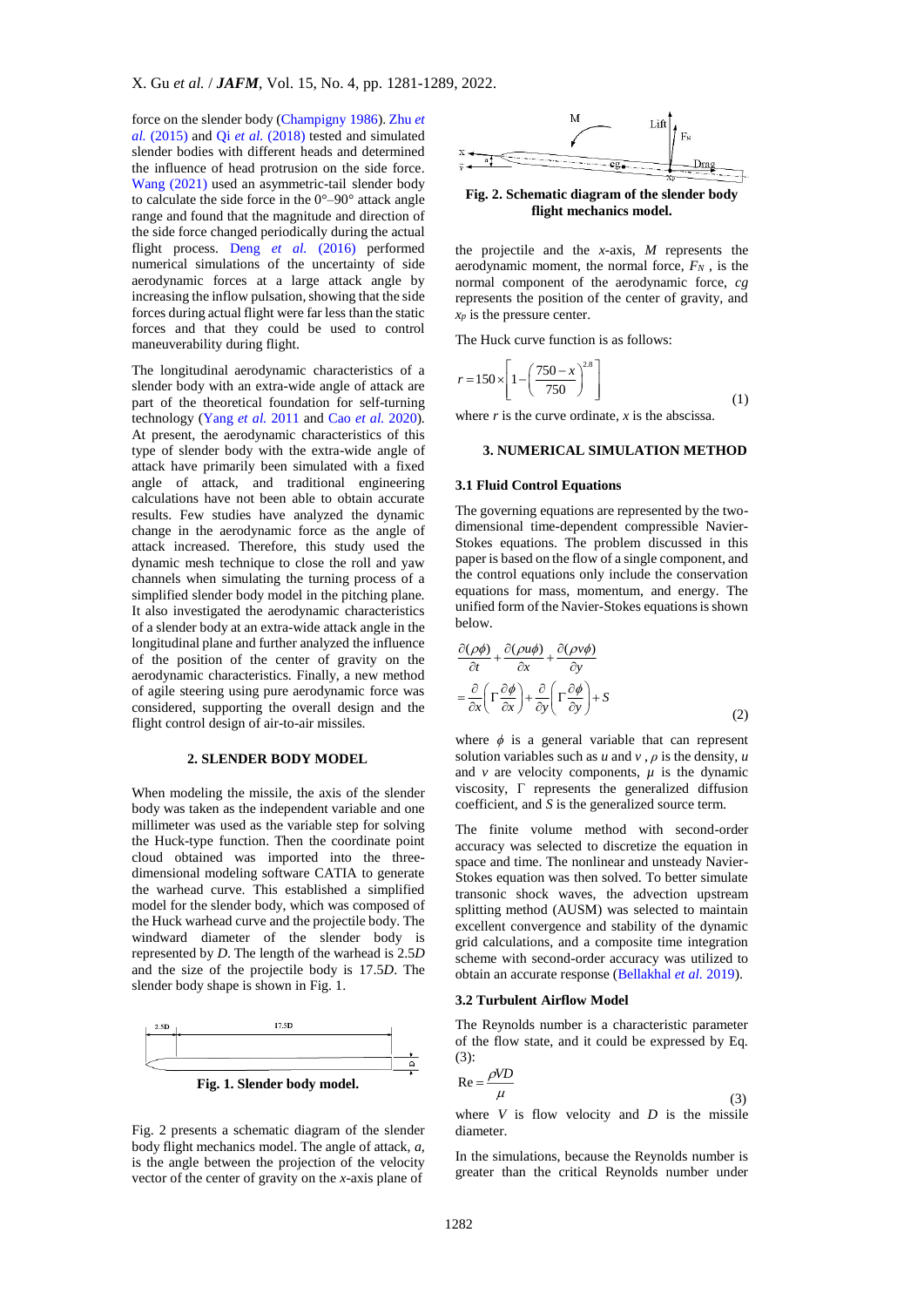subsonic and supersonic conditions, a turbulence model is introduced to consider the effect of turbulence on the calculated results [\(Tong](#page-8-10) *et al.* [2019\)](#page-8-10).

Due to the obvious vortex effect during the overturning process of the slender body, when choosing a turbulence model to simulate the turbulence effect on the flow field, a turbulence model was needed to accurately simulate complex separation phenomena, such as large-scale separation. Therefore, the Reynolds average equation was adopted [\(Menter 1994\)](#page-8-11). The instantaneous variables in the equation were decomposed into two parts, the average and the pulsation, then a new variable,  $-\rho u_i' u_j'$ , called the Reynolds stress, was introduced. Based on the Boussinesq hypothesis, it was assumed that the Reynolds stress was proportional to the average velocity gradient. Then the eddy viscosity coefficient,  $\mu_t$ , was obtained by adding parameters such as the turbulent kinetic energy, *k*, and the dissipation rate,  $\varepsilon$  Finally, considering the rotation and vortex influences on the turbulent transport and the boundary layer calculations [\(Kang](#page-7-7) *et al.* 2020 and [Sulaeman](#page-8-12) *et al.* 2019), the realizable model was selected to complete the solution. This model is presented in Eq. (4):

$$
-\rho \overline{u_i' u_j'} = u_t \left(\frac{\partial u_i}{\partial x_j} + \frac{\partial u_j}{\partial u_i}\right) - \frac{2}{3} (\rho k + \mu_t \frac{\partial u_i}{\partial x_i}) \delta_{ij}
$$
 (4)

where *k* represents the turbulent kinetic energy and  $\mu_t$  is the eddy viscosity coefficient.  $\delta_{ij}$  is a Cornell symbol; when  $j = j$ , then  $\delta_{ij} = 1$ , and when  $i \neq j$ , then  $\delta_{ij} = 0$ .

$$
\mu_t = \rho C \frac{k^2}{\varepsilon} \tag{5}
$$

where *C* is a constant equal to 0.09.

 $k$  and  $\varepsilon$  were calculated using Eqs. (6) and (7), respectively.

*k* equation.

$$
\rho \frac{dk}{dt} = \frac{\partial}{\partial x_i} \left[ \left( \mu + \frac{\mu_t}{\sigma_k} \right) \frac{\partial k}{\partial x_i} \right] + G_K - \rho \varepsilon \tag{6}
$$

 $\varepsilon$  equation.

$$
\rho \frac{d\varepsilon}{dt} = \frac{\partial}{\partial x_i} \left[ \left( \mu + \frac{\mu_t}{\sigma_\varepsilon} \right) \frac{\partial \varepsilon}{\partial x_i} \right] - \rho C_2 \frac{\varepsilon^2}{k + \sqrt{\nu \varepsilon}} \tag{7}
$$

In Eqs. (6) and (7),  $\sigma_k$  and  $\sigma_{\varepsilon}$  are the turbulent Prandtl numbers for the turbulent kinetic energy and its dissipation rate, respectively, and is a constant.

#### **3.3 Flow Field Grid**

Simulations were performed on unstructured grids, which were generated using the ICEM CFD meshing tool. The computational mesh is shown in Fig. 3. The larger calculation domain avoided boundary interferences to ensure pressure-far-field boundary conditions. It prevented the slender body from flying out of the calculation domain when turning, which would generate inaccurate results. The movement of the boundary when the slender body overturned caused changes in the mesh. With a substantial reconstruction of the mesh during overturning, the flow field topologies gradually became complicated.



To avoid calculation failure due to low mesh quality or a negative volume mesh, the mesh around the slender body was encrypted and the number of nodes on the boundary was adjusted to prevent the change rate of the mesh cross-sectional area from being too excessive. The mesh was split into an internal mesh and an external mesh. The internal and external meshes transferred data through their interface to maintain the boundary layer and internal mesh quality while reducing the workload for the boundary layer reconstruction.

# **3.4 Inflow Condition**

Considering the short turning time (within only one second) of the slender body during an OTS launch, the influence of air resistance on the incoming flow conditions of the slender body was ignored in the numerical calculations, and the Mach number during the overturning process was configured as a fixed value. An ideal gas was selected as the fluid domain material, and the pressure-far-field boundary condition was adopted. The inflow conditions are given in Table 1.

**Table 1 Flow Conditions of the simulations**

| Parameter | Height $(Km)$   | Mach<br>number | Atmospheric<br>pressure (Pa) | Temperature $(K)$ | Density<br>$(kg/m^3)$ |
|-----------|-----------------|----------------|------------------------------|-------------------|-----------------------|
|           | $0$ (sea level) | 0.5            | 101,325                      | 300               | 1.1767                |
|           | $0$ (sea level) |                | 101.325                      | 300               | 1.1767                |
|           | 10              | 0.5            | 34.146                       | 300               | 0.3965                |
|           | 10              |                | 34,146                       | 300               | 0.3965                |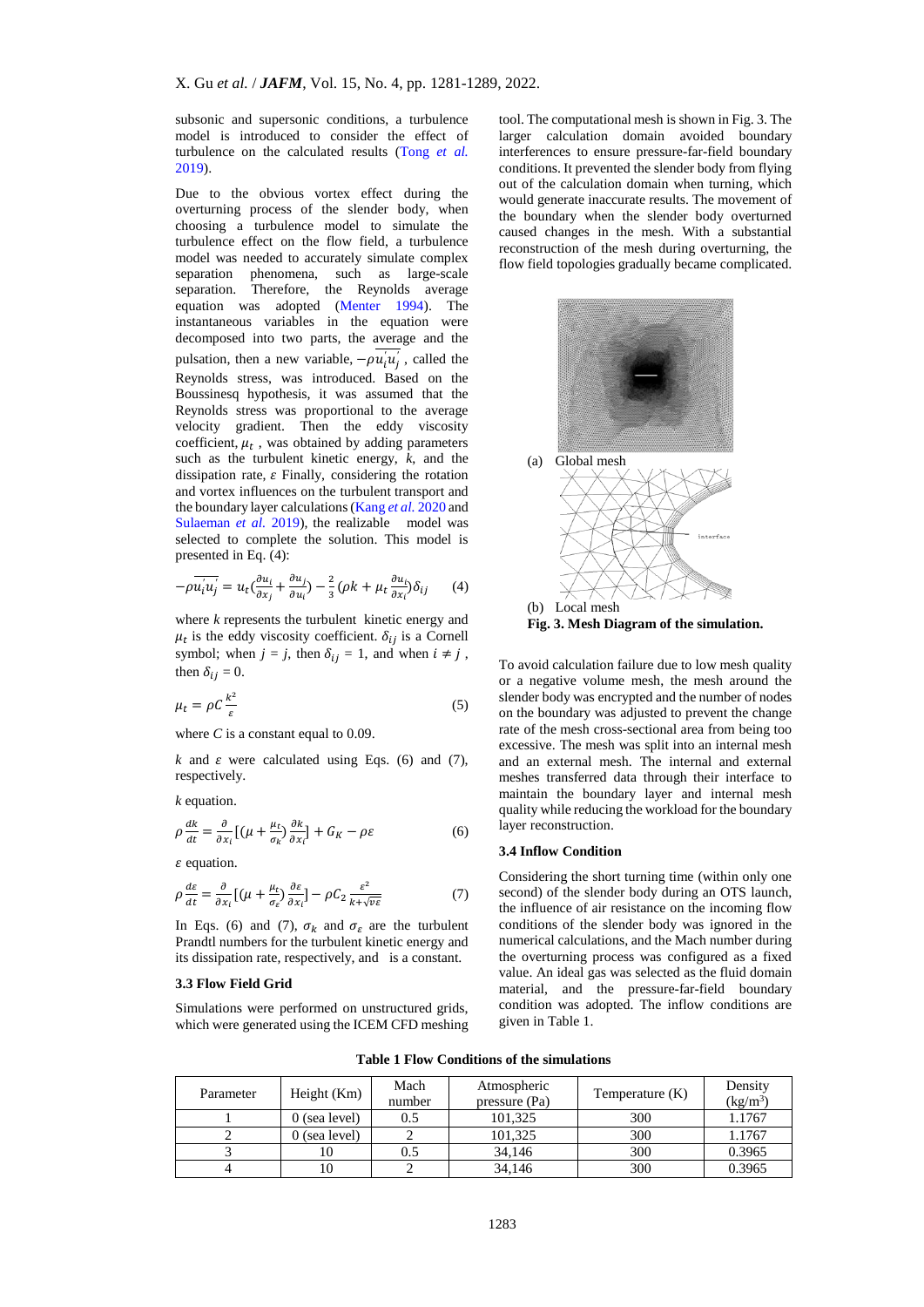## **3.5 Dynamic Mesh Settings**

The overturning of a slender body is not a prespecified motion. By writing a user-defined function, the missile's moments of inertia, mass, and initial angular velocity for a short time were given to the program to simulate the initial flight state after the slender body separated from the fighter. Additionally, the rolling and yaw channels were closed so that the slender body could only move longitudinally. After being given the initial conditions, the slender body moved independently according to the resultant force. The center of gravity coordinates, the angular acceleration, the rotation angle, and other parameters were saved in a specified file. Because of the large displacement of the mesh boundary during the overturning process, it was necessary to combine the elastic smoothing and local mesh reconstruction methods to reconstruct the mesh in the deformation region and ensure that the mesh maintained its high quality.

# **4. RELIABILITY VERIFICATION OF THE NUMERICAL SIMULATIONS**

## **4.1 Mesh Independence Verification**

Mesh independence tests were performed by decreasing and increasing the number of cells by 30%. A medium mesh of near 38,000 cells exhibited good performance. The change in the drag coefficient when the mesh density decreased by 30% was 7.06%. However, when mesh density increased by 30%, the drag coefficient changed by less than 0.17%. This result indicates that refining the mesh did not yield significant changes. Hence, the 38,000 cell mesh was used for further simulations.

#### **4.2 Experimental Comparison**

To verify the reliability and accuracy of the numerical method, a test case with a high-Reynoldsnumber flow past a slender body was evaluated. Adiabatic and no-slip wall boundary conditions were applied to the surface of the slender body, and pressure-far-field boundary conditions were employed at the boundary of the computational domain. The results were compared with the experiment performed by [Wilcox](#page-8-8) *et al.* (2004), and the results are shown in Fig. 4. The error in the lift coefficient was approximately 1%–3.5%, and the drag coefficient error was slightly larger, approximately 1.8%–4.5%. Therefore, the calculation model in this paper is generally accurate and the calculation results are credible.

#### **4.3 Validation of The Turbulence Model**

According to the comprehensive analysis results of different turbulence models, the DES (Detached Eddy Simulation), SAS (Scale Adaptive Eddy Simulation), SAS (Scale Adaptive Simulation), and realizable models were selected for calculating the pressure-far-field incoming flow conditions. The aerodynamic data for the self-turning slender body were obtained for other turbulence models, as shown in Fig. 5. The differences in the three models, which occurred primarily in calculating the lift coefficient and the resistance coefficient, were within an acceptable range.



**Fig. 4. Comparison between numerical results and experimental data.**



**Fig. 5. Comparison of aerodynamic coefficients of different turbulence equations.**

## **5. RESULTS AND DISCUSSIONS**

The missile body was affected by airlift, resistance, and gravity within the given pressure-far-field boundary conditions. During turning, the slender body was subjected to resistance  $F$  in the direction opposite to the velocity. It created a pitch damping moment centered around the center of gravity. The aerodynamic force formed a resultant force at the pressure center. This force produced a pitching moment centered around the center of gravity, so the selection of the center of gravity position affected the missile's overturning process. Variation trends for the primary parameters (the turning angular velocity, the aerodynamic force, the aerodynamic moment,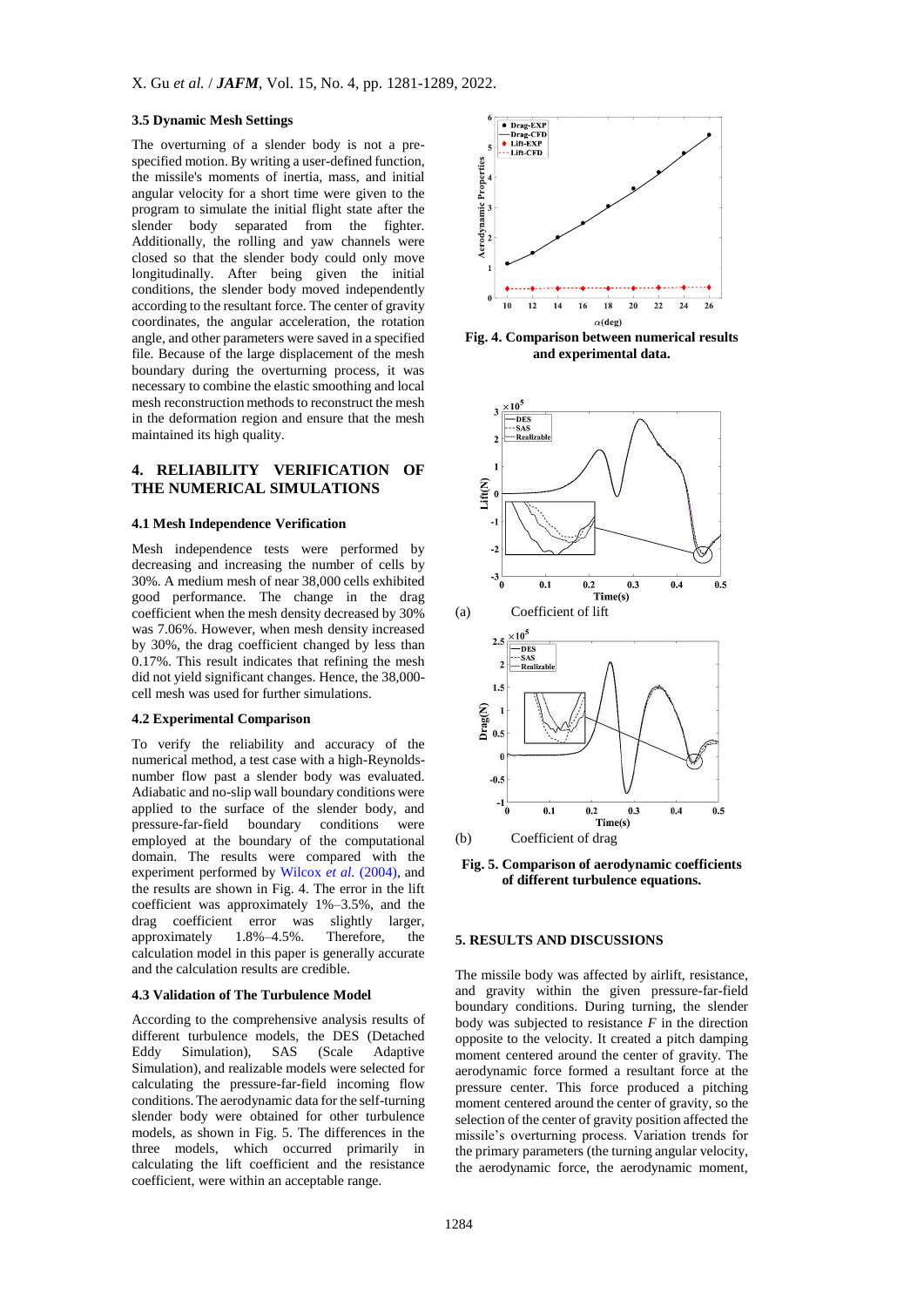and the pressure center) were obtained from simulations of the entire turning process.

#### **5.1 Position and Jump of the Pressure Center**

The relative position of the pressure center was calculated by dividing the aerodynamic moment and the normal force decomposed by the aerodynamic force. Then the pressure center was investigated for different Mach numbers, and the changes in the pressure center position are shown in Fig. 6.



**Fig. 6. Position of the slender body pressure center.**

The positive direction of the change in the pressure center's position was along the axis of the missile body. When the angle of attack was less than 90°, the pressure center was behind the center of gravity, and the change in the pressure center position was small and relatively stable. When the angle of attack was greater than 90°, the pressure center gradually moved forward along the missile body and neared the center of gravity position. For these conditions, the pressure center position fluctuated significantly within a short time.

When the Mach number was 2, the pressure center fluctuated only once. Then the pressure center position moved forward as the angle of attack increased, and it stabilized at a fixed value. When the Mach number was 0.5, the pressure center position fluctuated more frequently as the angle of attack changed. The rate of change gradually stabilized as the angle of attack approached 180°.

When the Mach number was 0.5, the separation area of the vortex was more extensive, resulting in a more complicated flow field. When the angle of attack of the missile body was greater than a certain angle, the rotational angular velocity suddenly increased. The slender body was affected by the vortex, and the pressure center position changed drastically.

The figure shows that the singularity in the pressure center position and a pressure center location outside the projectile body appeared when the angle of attack was greater than 100°. There were two primary reasons for these results. First, the pressure center position was calculated using the ratio of the moment of the missile body to the normal force. The value of the normal force changed from negative to positive when the angle of attack was approximately 100°. At this time, the value of the denominator in the equation was minimal, so a tiny error in the normal force caused a very large error in the pressure center position, and this significant error produced a singularity. Second, a pitching moment was attached to the numerator of the equation. The calculated pressure center position was opposite to the actual pressure center position and exceeded the length of the slender body.



(a) 0.5Ma





**Fig.7 Comparison of velocity streamlines at different Mach numbers.**



**Fig. 8. Damping torque generation principle.**

The slender body inevitably produced a pitchdamping moment,  $M_c$ . This damping moment was opposite to the direction of the overturning angular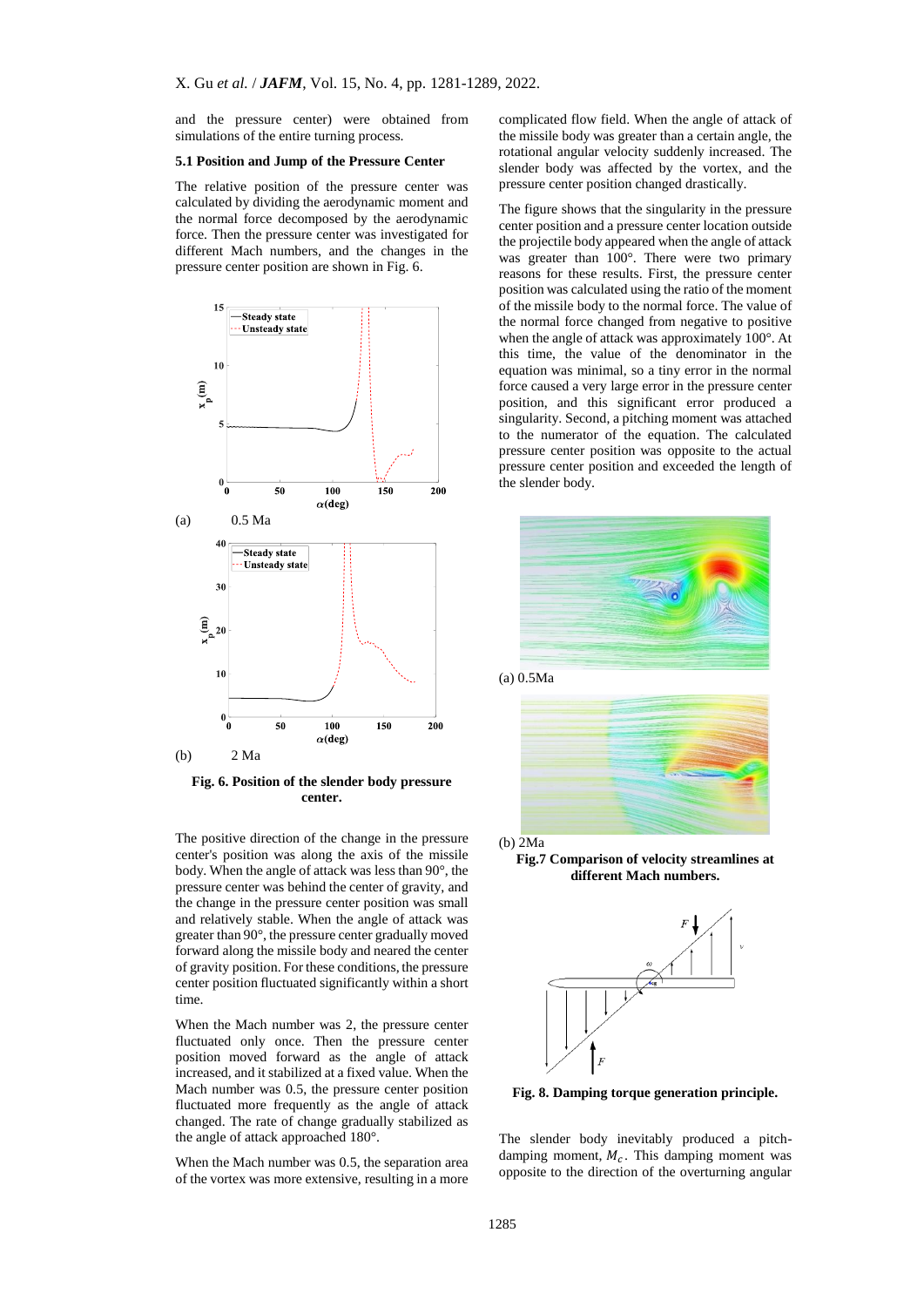velocity, and it hindered the missile body from turning. This damping moment was also one of the reasons why the turning could be stable, and not divergent.

The actual calculated moment, *M*, included a moment,  $M_F$ , generated by the normal force and the pitch-damping moment,  $M_c$ . Part of the pitching moment did not affect the position of the pressure center, which belonged to the moment caused by the pure couple. When calculating the pressure center position, the moment produced by the pure couple was added to the calculated moment. The formula used for calculating the pressure center is shown in Eq. (8).

$$
x_P = \frac{M}{F_N} = \frac{M_F + M_C}{F_N} \tag{8}
$$

The moment generated by the force couple was always negative. When the pressure center was located behind the center of gravity, the real moments were negative. The effect of the total force couple was equivalent to making the calculated pressure center move backward relative to the actual pressure center. Therefore, the impact of the force couple may cause the calculated pressure center to exceed the missile length.

The relationship between the center of gravity position and the pressure center position is shown in Fig. 9. When the angle of attack was less than 90°, the pressure center position was forward of the center of gravity position. The normal force pointed downward, resulting in positive moments, so the rotation was accelerated. When the angle was near 90°, the pressure center position was near the center of gravity position, and the changes in the turning angular velocity tended to be gentle. When the angle was too large, the pressure center was behind the center of gravity. The normal force pointed upward, resulting in negative moments and reductions in the turning angular velocity.



**Fig. 9. Principle of self-stability caused by the pressure center movement.**

# **5.2 Effect of The Center of Gravity Position on The Self-Turning**

Considering the center of gravity position of the actual missile body, the center of gravity range was

50% to 70% of the relative length of the slender body. The simulation results show that a slender body with a center of gravity within that range could be overturned when the Mach number was 0.5. When the Mach number was 2, a slender body with a center of gravity of less than 58% could not be overturned within the set fluid domain. This result occurred because the center of gravity was distant from the pressure center in the slender body, and the slender body had strong static stability. When the Mach number was 2, the aerodynamic force on the missile body was excessive and the missile body flew quickly, so the slender body could not turn over within the fluid domain.



**Fig. 10. Self-turning process of the slender body.**

# **5.3 Effect of The Center of Gravity on The Turning Angular Velocity**

The overturning angular velocity of the slender body is shown in Eq.  $(9)$ :

$$
\omega = -\frac{M}{J} dt \tag{9}
$$

where *J* is the moment of inertia, equal to  $1200 kg/m<sup>2</sup>$ .

The simulation results are shown in Fig. 11. The maximum angular velocity of the slender body gradually decreased as the center of gravity moved backward. When the angle of attack was less than 90°, the rotational angular velocity increased rapidly with the angle of attack, then the changes tended to be stable. When the angle of attack was greater than 120°, the angular velocity gradually decreased. This self-stabilization phenomenon was primarily caused by the pressure center position and the action of the pitching moment. When the attack angle was less than 90°, the pressure center was forward of the center of gravity, and the direction of the lift was downward. The direction of the moment generated by the lift was the same as the missile body overturning direction, and the moment increased the turning speed. When the attack angle was near 90°, the pressure center was near the center of gravity, the influence of the torque decreased, and the turning angular velocity tended to be stable. When the angle of attack was greater than 90°, the pressure center was behind the center of gravity and the lift direction was upward. The moment reduced the turning speed.

# **5.4 Effect of The Center of Gravity on the Turning Time**

The turning time is defined as the time it took for the angle of attack to change from 0° to 180° during the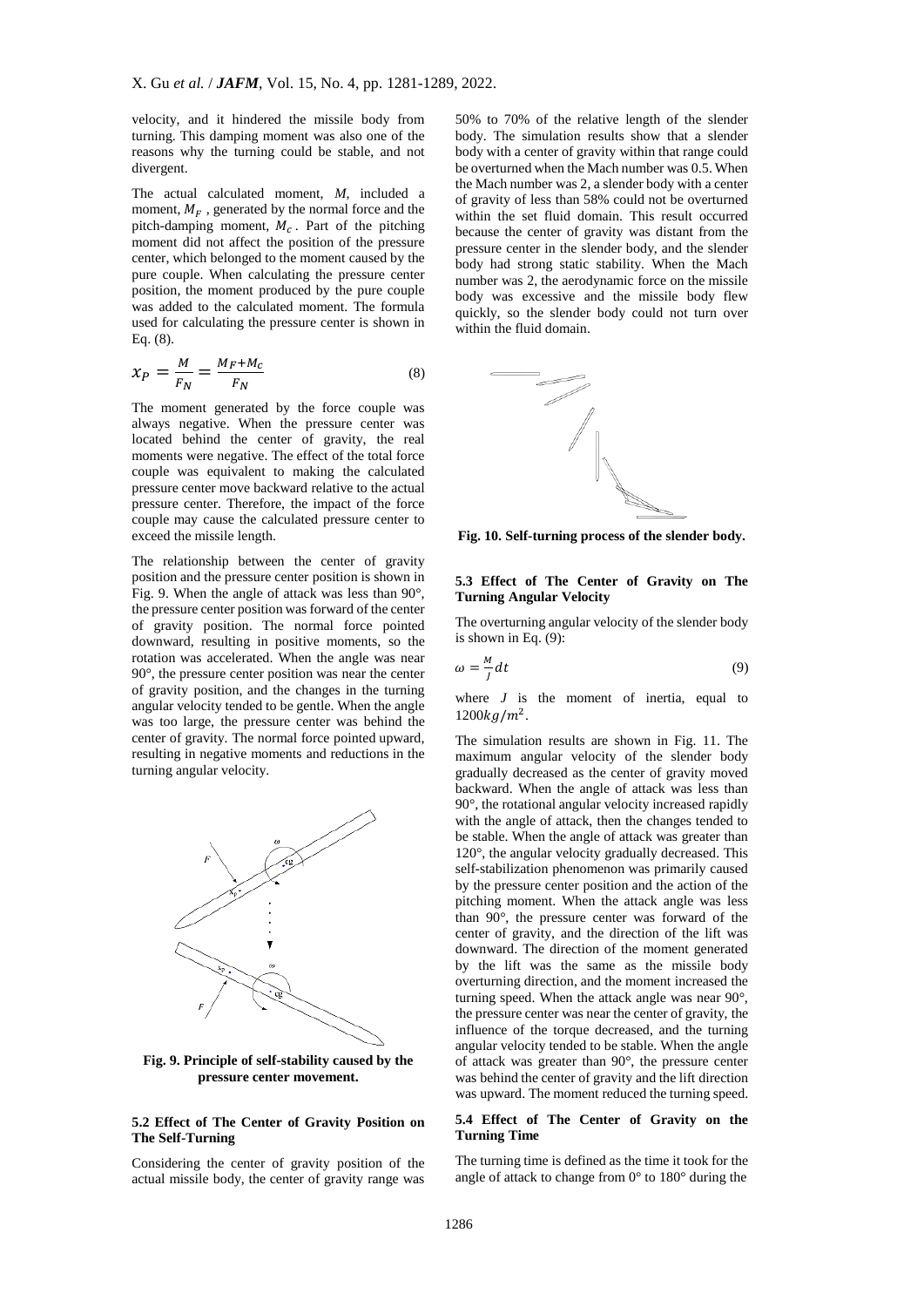

**Fig. 11. Changes in the angular velocity of the slender body.**

numerical simulations, and it was output to a specified file via a user-defined function. According to Fig. 12, as the center of gravity moved backward, the turning time gradually decreased. The data in Table 2 show the time required for overturning under different incoming flow conditions for the identical center of gravity positions.



**slender bodies with different center of gravity positions.**

The turning time at Mach 2 was shorter than at Mach 0.5, and the turning time at sea level was less than at 10 km. For a high Mach number, the aerodynamic force on the slender body was excessive, and the turning time was shorter. The air density and the aerodynamic force were larger at sea level than at 10 km, so the turning time was shorter. The slender body turning times for all states were within one second, which meets the overall requirements for an air-to-air missile to complete an OTS launch. This result led to the preliminary belief that the slender body could achieve adequate self-turning.

#### **5.5 Effect of The Center of Gravity on The Normal Aerodynamic Force**

The normal force is the aerodynamic force perpendicular to the axis of the missile body. The normal force was positive upward when the flip angle was less than 90° and when the attack angle was greater than 90°. As shown in Fig. 13, the peak values of the normal force for slender bodies with different center of gravity positions appeared at different attack angles. Additionally, the peak values of the normal force when the center of gravity positions were at the front were more prominent than when the center of gravity positions were at the back. During the overturning process, the normal force did not diverge, but gradually decreased to zero. At an extra-wide angle of attack, the normal force reversed, with the effects of inhibiting the overturning of the missile body, reducing the angular velocity, and gradually stabilizing the self-turning process.



**Fig. 13. Variation in the normal force.**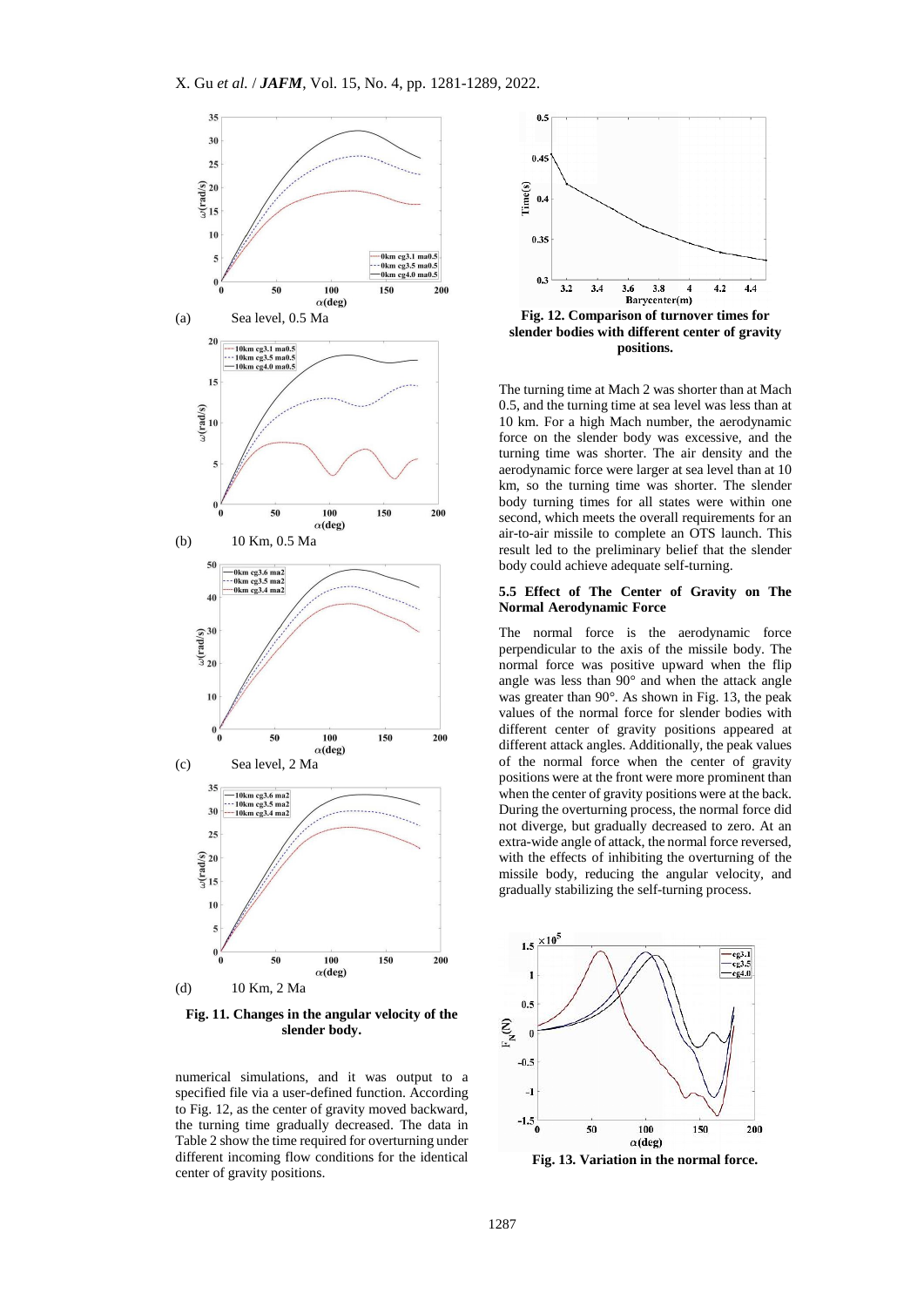| Working condition                             | $Ma=0.5$ , Sea<br>level | $Ma=0.510 \text{ km}$ | $Ma=2$ ,<br>Sea level | $Ma=2$<br>$10 \mathrm{km}$ |
|-----------------------------------------------|-------------------------|-----------------------|-----------------------|----------------------------|
| Time to $90^\circ$ (s)                        | 0.36                    | 0.47                  | 0.20                  | 0.27                       |
| Time to $180^\circ$ (s)                       | 0.45                    | 0.59                  | 0.23                  | 0.34                       |
| Turning time after<br>theoretical control (s) | 0.6668                  | 0.8198                | 0.3772                | 0.538                      |

**Table 2 Slender body turnover times**

The peak value of the normal force appeared earlier when the center of gravity was forward in the slender body (along the missile body direction) than when it was in the back of the slender body. Additionally, the reverse normal force value was greater after the slender body was turned and reoriented.

# **6. CONCLUSIONS**

Based on the unsteady aerodynamic theory of slender bodies at large and extra-wide angles of attack, this study used dynamic mesh technology to study the motion of a slender body during self-turning OTS launching.

The angular velocity change, force condition, turning time, and pressure center position change of the missile body's center position were analyzed. The feasibility of the self-turning launching was verified, and the following five primary conclusions were obtained.

1) The hysteresis effect of a slender body with an extra-wide angle of attack on the flow field caused a pressure center jump phenomenon. Additionally, the pressure center was located outside the missile body. The position change of the pressure center caused the overturning angular velocity to self-stabilize. These results provided a research basis for similar types of aerodynamic shape research.

2) During the overturning process, the slender body experienced a self-stabilization phenomenon. When the turning angular velocity changed, it did not always increase to divergence, but grew to a certain value and then decreased. At a Mach number of 2, the maximum angular velocity reached  $48.44 rad/s$ and the final angular velocity was  $42.98$   $rad/s$ . At a Mach number of 0.5, the maximum angular velocity was  $32.08$  rad/s and the final angular velocity was  $26.26$   $rad/s$ . The self-turning process of the slender body was more stable at the lower Mach number. The emergence of the self-stabilization phenomenon was due to the dual effect of the pressure center position change and a pitch-damping moment.

3) A center of gravity selection range for the selfturning OTS launching technology was verified, and at a Mach number of 0.5, the center of gravity selection range for the slender body was more extensive. The center of gravity selection range at Mach 2 was 8% less than at Mach 0.5. The center of gravity position range selected for a conventional missile body could meet the self-turning launch requirements for the center of gravity location.

4) When the center of mass moved forward along the missile body, the peak value of the turnover angular velocity increased gradually, and the turning time decreased. At a Mach number of 2, the average time was 0.52*s*. At a Mach number of 0.5, the average time was 0.29*s*. The times for the various working conditions were within one second, which meets the design requirement for OTS launching.

5) The peak value of the normal aerodynamic force in the positive direction did not increase as the center of gravity moved. The peak value of the normal force after turning increased gradually as the center of gravity moved forward.

#### **REFERENCES**

- <span id="page-7-1"></span>Barnette, D., M. Bettencourt and M. Hoemmen (2012). Using miniapplications in a Mantevo framework for optimizing Sandia's SPARC CFD code on multi-core, many-core, and GPU-accelerated compute platforms. In 51st AIAA aerospace sciences meeting including the new horizons forum and aerospace exposition (p. 1126).
- <span id="page-7-6"></span>Bellakhal, G., J. Chahed and F. Chaibina (2019). First and second order turbulence closures applied to homogeneous turbulent bubbly flows. *Journal of Applied Fluid Mechanics* 12(6), 1813-1823.
- <span id="page-7-5"></span>Cao, Y., W. Tan, Y. Su, Z. Xu and G. Zhong (2020). The Effects of Icing on Aircraft Longitudinal Aerodynamic Characteristics. *Mathematics* 8(7), 1171.
- <span id="page-7-3"></span>Champigny, P. (1986). Stability of side forces on bodies at high angles of attack. *4th Applied Aerodynamics Conference* (p. 1776).
- <span id="page-7-4"></span>Deng, X., Q. Chen, X. Yuan and J. Chen (2016). Study of aerodynamic uncertainty on the complex slender vehicle at high angle of attack. *Scientia Sinica Technologica* 46(5), 493-499.
- <span id="page-7-0"></span>Hechmi, K. and L. Taieb (2012). An extension of the ssg model on compressible turbulent flow. *Journal of Applied Fluid Mechanics* 5(4), 101- 111.
- <span id="page-7-2"></span>Howison, J. and K. Ekici (2013). Unsteady Analysis of Wind Turbine Flows Using the Harmonic Balance Method. *Aiaa Aerospace Sciences Meeting* (p. 1107).
- <span id="page-7-7"></span>Kang, D. H. and O. J. Kwon (2020). Numerical study about buffet characteristics and attenuation of vertical tail at high angles of attack. *International Journal of Aeronautical and Space Sciences* 21(2), 315-328.